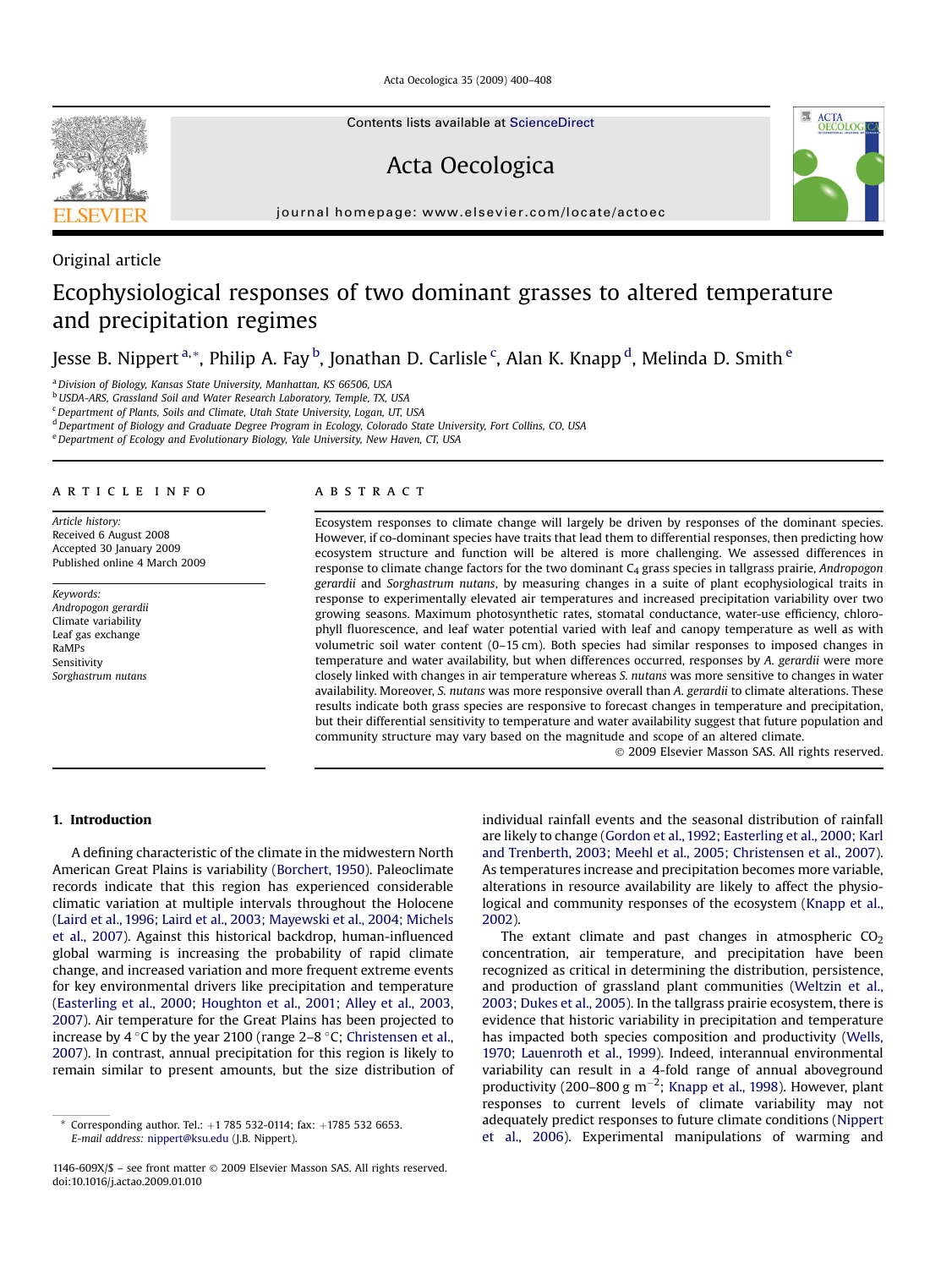<span id="page-1-0"></span>precipitation variability have provided some insight into productivity and plant composition responses to climate change ([Fay et al.,](#page-8-0) [2002, 2003; Knapp et al., 2002; An et al., 2005\)](#page-8-0) with responses driven primarily by the most abundant or dominant species.

A focus on responses of the dominant species has proven effective for understanding grassland community and ecosystem processes [\(McNaughton, 1985; Smith and Knapp, 2003; Silletti](#page-8-0) [et al., 2004; Anderson et al., 2006](#page-8-0)), and the tallgrass prairie is an ideal system for this approach because the response of a few dominant C4 grasses (i.e., Andropogon gerardii Vitman (big bluestem) and Sorghastrum nutans (L.) Nash (Indian grass)), strongly influences this ecosystem's response to environmental change ([Knapp et al., 1998\)](#page-8-0). These species share many traits and frequently co-occur, but previous studies have suggested that they differ in responses to temperature and water availability [\(Silletti and Knapp,](#page-8-0) [2001, 2002; Swemmer et al., 2006\)](#page-8-0). For example, in a retrospective study of long-term plant community composition data, cover of A. gerardii was found to be more responsive to variation in summer air temperature, whereas S. nutans responded more to changes in rainfall [\(Silletti and Knapp, 2001\)](#page-8-0). In addition, S. nutans generally shows a greater ecophysiological and whole-plant response to alterations in resource availability [\(Silletti and Knapp, 2002; Silletti](#page-8-0) [et al., 2004; Swemmer et al., 2006\)](#page-8-0).

Our objective was to determine if leaf-level physiological responses to experimental increases in temperature and changes in precipitation regime, as forecast for the Midwest US, differed between these two species and if these responses were consistent with their long-term responses in cover and productivity [\(Knapp](#page-8-0) [et al., 1998\)](#page-8-0). We hypothesized: (1) ecophysiological responses in S. nutans would be more closely related to changes in water availability, while A. gerardii would respond more to changes in temperature; and (2) S. nutans would exhibit greater responsiveness to variation in key environmental drivers such as increased precipitation variability and warming.

#### 2. Materials and methods

This study was performed on plants growing within a long-term climate change field experiment – the rainfall manipulation plots (RaMPs) – in native tallgrass prairie at the Konza Prairie biological station (KPBS). The timing and size of precipitation events in the RaMPs has been manipulated since 1998 (see [Fay et al., 2000\)](#page-8-0) and a warming treatment has been included since 2003.

#### 2.1. Study system

The Konza Prairie biological station (KPBS) is a 3487 ha tallgrass prairie preserve located in northeastern Kansas, USA (39°05'N, 96°35'W). This location has a temperate mid-continental climate of cold, dry winters and warm, wet summers. The long-term mean annual precipitation is 835 mm, of which 75% occurs during the growing season (April–September) [\(Hayden, 1998](#page-8-0)). The long-term mean daily air temperature is 18 °C in May, peaks at 27 °C in July, and declines to 22 °C in September ([Hayden, 1998\)](#page-8-0). While a diverse array of plant species are found on site, the mean annual aboveground net primary productivity (ANPP: 420 g m $^{-2}$ ; [Knapp et al.,](#page-8-0) [1998\)](#page-8-0) reflects the growth of the dominant  $C_4$  grasses, primarily Andropogon gerardii and Sorghastrum nutans ([Smith and Knapp,](#page-8-0) [2003\)](#page-8-0).

## 2.2. The RaMPs experiment

The RaMPs experiment consists of 12 fixed-location shelters  $(14 \times 9 \text{ m})$  designed to experimentally manipulate precipitation (ambient and altered) and temperature (unwarmed and warmed). For the ambient precipitation treatment (6 shelters), each rainfall event that occurred was collected and immediately reapplied (mid-Apr to mid-Oct). For the altered treatment (6 shelters), rainfall was collected and accumulated until the interval between precipitation events was increased by 50% and then applied. The altered precipitation pattern thus had: (1) longer inter-rainfall dry periods, (2) greater rainfall event sizes, and (3) fewer rainfall events compared to ambient patterns. The total amount of growing season rainfall is kept equal in both treatments. The warming treatments are nested within the precipitation treatments. Each shelter (ambient and altered treatments) includes four  $2 \times 2$  m subplots. In two of the subplots, infrared heating lamps (Kalglo 240V HS-2420) raise the ambient air temperature year round by  $\sim$  2  $\degree$ C. Lamp height is repositioned periodically through the growing season to maintain the lamp 1.2 m above the plant canopy (1.2 m above the soil surface in winter) and provide 20–25 W  $\rm m^{-2}$  of downward infrared radiation. The control (unwarmed) subplot dedicated to sampling contains a dummy lamp to control for physical shading by the lamps. The soil type in the RaMPs is an Irwin silty clay loam. The permanent wilting point for this soil in the A horizon (0–20 cm) is between 15–17%, while gravimetric water content at field capacity is approximately 31% (NRCS soil series descriptions: [http://www.](http://www.soils.usda.gov/) [soils.usda.gov/](http://www.soils.usda.gov/)). Further details on shelter design, construction, and experimental details have been previously reported and are also available online [\(Fay et al., 2000, 2002](#page-8-0); [http://www.konza.ksu.](http://www.konza.ksu.edu/ramps/) [edu/ramps/\)](http://www.konza.ksu.edu/ramps/).

## 2.3. Sampling protocol and variables measured

Plant measurements were conducted over two growing seasons with 4 intensive sampling days in 2005 (06/01, 07/17, 07/21, 08/15) and in 2006 (06/01, 06/07, 07/18 and 07/24). For each year, two dates in mid-July targeted a drought-recovery period; the first period (drought) was chosen when soil moisture was limiting and temperatures were  $>$  30 °C, and then the second period (recovery) occurred after rainfall was applied to both the altered and ambient treatment plots. Due to the nature of the altered precipitation treatments, this treatment received larger rainfall events than the ambient treatment to initiate the recovery period (50–78 mm vs. 37–38 mm in the ambient treatment).

For each sample period, two morphologically similar tillers (3–5 fully expanded leaves) were identified prior to sampling for each species within the unwarmed control subplot and a randomly selected warmed subplot. Physiological measurements were performed on the newest, yet mature leaves, at the widest portion of the grass blade. Because instantaneous physiological measurements can vary based on time of day, ambient and altered plots were paired and their measurement order was randomized for each sampling period. Sampling was conducted between 09:00– 15:00 CST when solar radiation was typically above 70% of full sun levels.

We measured key physiological variables representing responses in photosynthesis, water stress, and water loss. These included the maximum photosynthetic rate at saturating light and ambient CO<sub>2</sub> ( $A_{sat}$ ), dark-adapted chlorophyll fluorescence ( $F_v/F_m$ ), stomatal conductance to water  $(g_s)$ , instantaneous water-use efficiency (WUE:  $A_{sat}/E$ ), and midday leaf water potential ( $\psi_{mid}$ ).  $F_v/F_m$ was measured using a hand-held pulse amplitude modulated fluorometer (OS1-FL, Opti-sciences, Inc., Tyngsboro, MA, USA). Leaves were dark-adapted prior to measurement for 15–30 min immediately preceding diurnal gas exchange measurements. Leaflevel gas exchange was measured on one tiller per species using a LI-6400 gas exchange system with red/blue light source and  $CO<sub>2</sub>$ injector (LiCOR, Inc., Lincoln, NE, USA). Flow rate was kept constant at 400  $\mu$ mol s<sup>-1</sup>, light intensity inside the cuvette was 1500  $\mu$ mol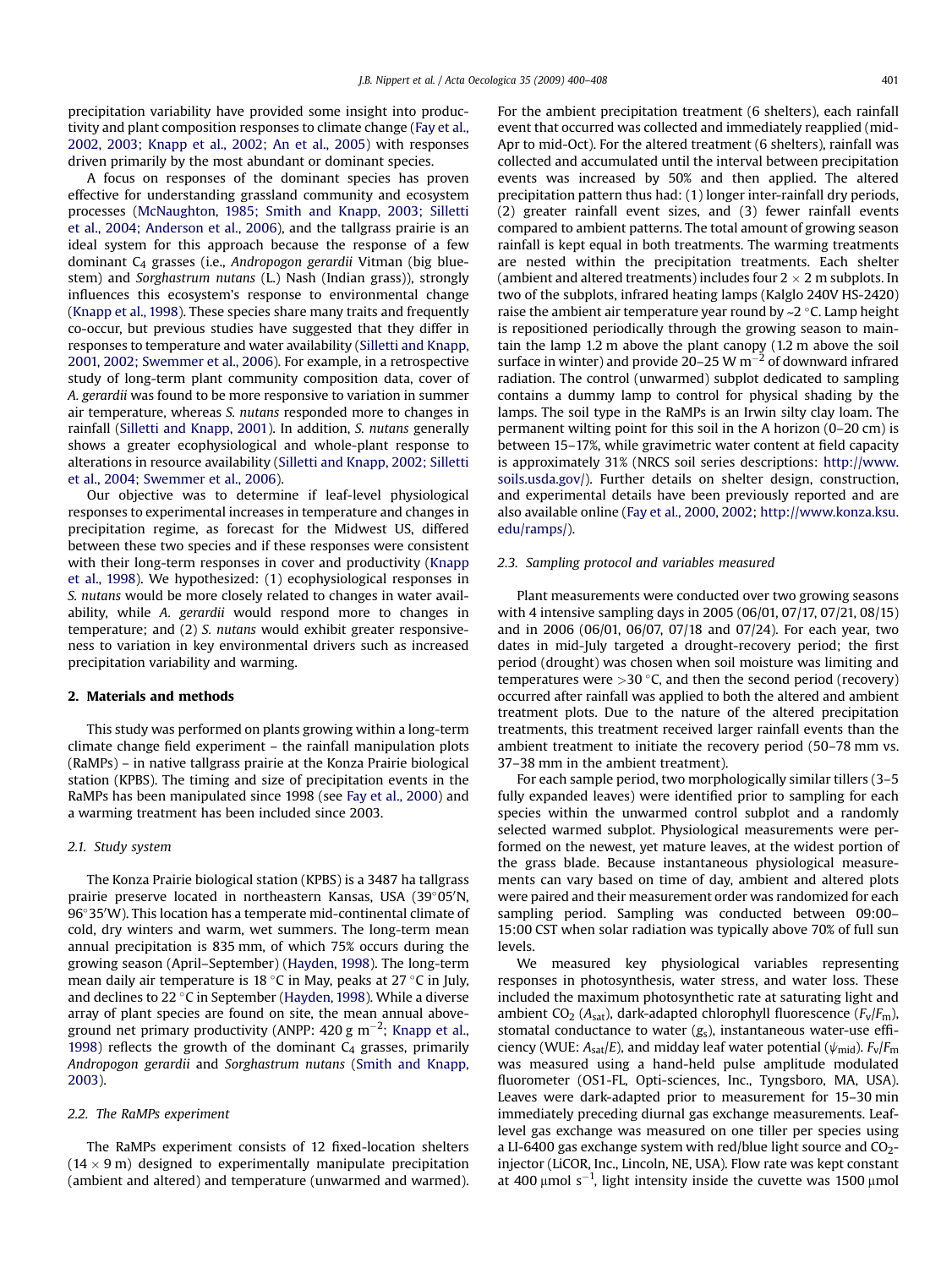$\rm m^{-2}$  s<sup>-1</sup>, the CO<sub>2</sub> concentration was 370µmol mol<sup>-1</sup>. Relative humidity was maintained near ambient by adjusting the desiccant knob, as necessary. Temperature controls were used to maintain the block temperature near the ambient air temperature (measured and adjusted between each sample). We designated stability for our gas exchange measurements when the CV for photosynthesis and conductance rates was <1% over a 15-s interval. In general, stability occurred within 5–10 min per sample. One leaf per tiller from each species was measured for leaf water potential ( $\psi_{mid}$ ) using a Scholander-type pressure bomb (PMS Instruments, Inc., Corvallis, OR, USA).  $F_v/F_m$  and  $\psi_{mid}$  values were averaged by species/ subplot prior to statistical analysis. This measurement protocol was kept constant for all time periods for both years.

To verify that our fluorescence results reflected treatment responses rather than sampling protocol, we analyzed all  $F_v/F_m$  data for each sampling period for a 'time of day' effect.  $F_v/F_m$  was measured during the day in the same randomized order used for the gas exchange measurements, and increased daytime light stress and temperatures may decrease  $F_v/F_m$  values ([Maxwell and John](#page-8-0)[son, 2000](#page-8-0)). The diurnal sampling order did not significantly influence  $F_v/F_m$  for any of the dates we sampled (all sampling periods had  $p > 0.10$ ).

To characterize the effects of the precipitation and temperature treatments on environmental conditions, we continuously measured canopy temperature and near-surface soil water content (0–15 cm). Canopy temperature was measured using an infrared thermometer sensor (Apogee) mounted 1.5 m aboveground in one unwarmed and one warmed subplot in four RaMPs. Volumetric soil water content ( $\theta_{0-15}$ ) was measured in the control and warmed subplots in each RaMP using 30-cm time-domain reflectometry (TDR) probes (Campbell Scientific) buried 0.50 m from the edge of each subplot at a  $45^{\circ}$  angle to sample 0–15 cm soil depth. These sensors were recorded in 30-min intervals using a Campbell CR10X data logger. Air temperature and relative humidity data was available from the nearby (0.3 km) Konza Prairie weather station.

#### 2.4. Statistical analysis

The overall goal of this project was to assess sensitivity of A. gerardii and S. nutans to variation in soil moisture and temperature generated by the RaMPs treatments over time. To accomplish this goal, we used multiple linear regression (MLR) analysis in which measures of temperature (canopy and leaf) and  $\theta_{0-15}$  were the predictor variables and each of the 5 measured physiological parameters were the response variables. For both years combined, separate MLR were conducted for each physiological variable using the step-wise selection procedure. We chose this approach rather than an ANOVA approach, in order to assess sensitivity (interpreted as the slope of the best-fit MLR) across a range of soil moisture and temperature conditions.

A primary impact of the heating treatments was to elevate canopy temperatures. However, the infrared canopy temperature sensors were present in only a subset of the heated and control subplots. Canopy temperature was correlated to  $T_{\text{leaf}}$  with normally distributed residuals (Fig. 1,  $r^2 = 0.77$ ;  $y = 1.02x + 5.4$ ;  $p < 0.0001$ ; RMSE = 2.7582; K–S normality statistic  $p = 0.3283$ ). The 5.4  $\degree$ C intercept in Fig. 1 most likely reflects methodological artifacts of temperature measurements using an IRGA versus infrared thermometer. During midday when evapotranspiration is highest, the canopy temperature sensor may slightly underestimate the true leaf temperature as vapor flux passes between the canopy and sensor. The relationship between canopy temperature and  $T_{\text{leaf}}$ holds across a large environmental gradient, but considerable variability in  $T_{\text{leaf}}$  exists at a given canopy temperature (Fig. 1).  $T_{\text{leaf}}$ was used as a predictor variable in the regression analyses. To



Fig. 1. Simple linear regression relating canopy temperature measured within a RaMPs shelter and leaf temperature measured inside an IRGA during gas exchange measurements  $(y = 1.02x + 5.4$ ; total df = 386). Data are from both years and all treatment combinations (precipitation and temperature).

assess sensitivity of response of the two species to the targeted drought-recovery cycles in 2005 and 2006, we compared the differences between the drought and recovery periods using the slope of the response before and after watering for each species for each year separately. All analyses were performed using SAS statistical software (SAS v9.1, Cary, NC, USA).

## 3. Results

The precipitation and warming treatments altered the climate experienced by the plant communities in this experiment [\(Table 1](#page-3-0); [Figs. 2 and 3](#page-3-0)). Responses of surface soil water content ( $\theta_{0-15}$ ) and leaf temperature  $(T_{\text{leaf}})$  to the treatments depended on the time periods compared [\(Table 1;](#page-3-0) [Figs. 2 and 3](#page-3-0)). Both the precipitation and warming treatments significantly reduced  $\theta_{0-15}$  compared to ambient precipitation patterns and unwarmed subplots, but not at all time periods ([Fig. 2\)](#page-3-0). In 2005, the precipitation treatment significantly lowered  $\theta_{0-15}$  during the 06/01 and 07/21 periods ([Table 1](#page-3-0)). In 2006, the precipitation and warming treatments significantly lowered  $\theta_{0-15}$  during 06/07, and the precipitation treatment significantly lowered  $\theta_{0-15}$  during 07/24 ([Table 1](#page-3-0)). T<sub>leaf</sub> was significantly increased by the warming treatment during the first sampling date in 2005, and the first two dates in 2006 ([Table 1](#page-3-0)). Interactions of precipitation and warming treatments significantly increased  $T_{\text{leaf}}$  for the first two sample dates in 2005, but no interaction effects were present in 2006. There were no treatment-induced statistical differences in  $T_{\text{leaf}}$  or  $\theta_{0-15}$  when analyzed by year in 2005 [\(Table 1](#page-3-0)), but the warming treatment and precipitation  $\times$  warming significantly reduced  $\theta_{0-15}$  in 2006  $(p < 0.05$ ; [Table 1](#page-3-0)). Thus, these treatments did not result in a consistent temporal alteration of annual means, but rather the treatments extended and shifted the distribution of environmental variability in ways consistent with predictions of future climate for this location.

The altered precipitation and warming treatments resulted in a wide range in  $T_{\text{leaf}}$  (and canopy temperature) and  $\theta_{0-15}$ , and we focused on comparing the sensitivity of key physiological responses of A. gerardii and S. nutans to this environmental variation. Our results indicate that  $T_{\text{leaf}}$  and  $\theta_{0-15}$  explained a significant portion of the variation in the five key physiological parameters measured for both species (whole-model  $r^2$  range: 0.24–0.55; [Table 2](#page-4-0)). The total explained variance was similar between species, with the exception of  $A_{\text{sat}}$  responses in which higher  $r^2$  values were present for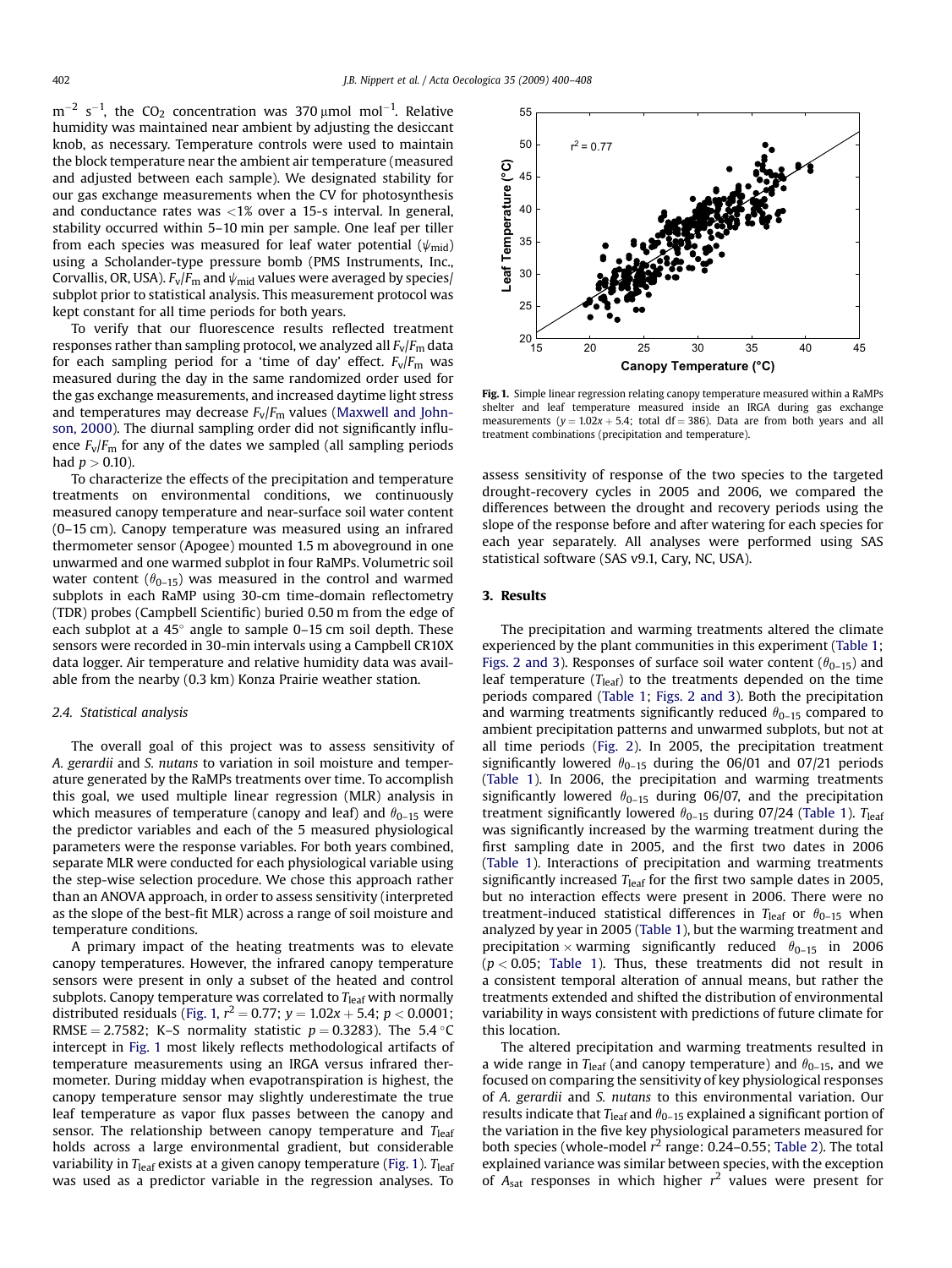#### <span id="page-3-0"></span>Table 1

Mixed-effects model ANOVA of treatment effects (fixed, altered precipitation and warming; random, RaMP) on the environmental variables volumetric water content of 0–15 cm soil ( $\theta$ <sub>0–15</sub>) and leaf temperature (T<sub>leaf</sub>).

| Date  |                  | $\theta_{0-15}$ |         |                                | $T_{\rm leaf}$ |                |                                |
|-------|------------------|-----------------|---------|--------------------------------|----------------|----------------|--------------------------------|
|       |                  | Precipitation   | Warming | Precipitation $\times$ warming | Precipitation  | <b>Warming</b> | Precipitation $\times$ warming |
| 2005  | F                | 0.20            | 0.13    | 1.63                           | 0.09           | 0.04           | 0.01                           |
|       | p                | 0.662           | 0.723   | 0.230                          | 0.759          | 0.844          | 0.913                          |
| 06/01 |                  | 7.37            | 0.17    | 2.66                           | 1.64           | 17.63          | 4.12                           |
|       | p                | 0.022           | 0.683   | 0.112                          | 0.209          | $0.001$        | 0.050                          |
| 07/17 |                  | 2.91            | 1.48    | 1.70                           | 0.17           | 2.39           | 7.27                           |
|       | p                | 0.119           | 0.232   | 0.201                          | 0.680          | 0.131          | 0.011                          |
| 07/21 |                  | 34.97           | 2.56    | 1.36                           | 0.05           | 1.70           | 0.57                           |
|       | p                | 0.0001          | 0.119   | 0.252                          | 0.823          | 0.201          | 0.455                          |
| 08/15 |                  | 3.74            | 0.37    | 0.35                           | 0.30           | 0.43           | 2.14                           |
|       | p                | 0.101           | 0.549   | 0.563                          | 0.585          | 0.519          | 0.152                          |
| 2006  |                  | 0.05            | 20.59   | 5.22                           | 0.00           | 0.19           | 0.00                           |
|       | $\boldsymbol{D}$ | 0.825           | 0.001   | 0.046                          | 0.970          | 0.667          | 0.988                          |
| 06/01 |                  | 2.45            | 3.18    | 1.84                           | 1.36           | 20.51          | 0.28                           |
|       | p                | 0.169           | 0.088   | 0.189                          | 0.252          | $0.001$        | 0.598                          |
| 06/07 |                  | 5.29            | 6.63    | 0.4                            | 0.15           | 6.97           | 3.22                           |
|       | p                | 0.044           | 0.015   | 0.531                          | 0.6992         | 0.012          | 0.081                          |
| 07/18 |                  | 0.04            | 0.44    | 1.53                           | 0.00           | 0.08           | 0.02                           |
|       | p                | 0.855           | 0.510   | 0.225                          | 0.9747         | 0.786          | 0.899                          |
| 07/24 |                  | 7.91            | 1.69    | 0.06                           | 1.20           | 2.71           | 0.37                           |
|       | $\boldsymbol{p}$ | 0.018           | 0.202   | 0.803                          | 0.282          | 0.109          | 0.550                          |

 $F$ - and p-values are provided for both fixed effects and their interaction. Degrees of freedom for individual dates were (1,34) and by year (1,177). Significant responses ( $p < 0.05$ ) are indicated in bold font.

S. nutans ([Table 2](#page-4-0)). Additionally, the slope of the relationship between  $\theta_{0-15}$  and  $A_{sat}$  was significantly higher for S. nutans, compared to A. gerardii [\(Table 2,](#page-4-0) final column). For both species,  $T_{\rm leaf}$  had higher partial  $r^2$  values for variation in WUE and  $F_{\rm v}/F_{\rm m}$ , whereas  $\theta_{0-15}$  had higher  $r^2$  for  $A_{\rm sat}$  and  $\psi_{\rm mid}$ . Responses of  $g_{\rm s}$  to environmental variation differed by species. The best predictor for A. gerardii was T<sub>leaf</sub> (partial  $r^2$  = 0.23) while the best predictor of  $g_{\rm s}$ for S. nutans was  $\theta_{0-15}$  (partial  $r^2$  = 0.35) ([Table 2\)](#page-4-0).

To further assess sensitivity in physiological responses between the two  $C_4$  grasses, we focused on two mid-season drought-recovery periods in July, 2005 and 2006. The drought- recovery period was characterized by low water availability and high air temperatures typical of mid-July for the first sample date, and then alleviation from drought with the application of rainfall to both the ambient and altered treatments for the second sample date. During both years, the rainfall applications significantly increased soilmoisture content for the second sampling period [\(Table 3\)](#page-5-0). However, the two droughtrecovery periods differed in that the maximum ambient air temperatures increased between sampling periods in 2005, but decreased in 2006 [\(Table 3](#page-5-0)). VPD (air to leaf vapor pressure deficit) increased following the rainfall application in both years, driven largely by decreases in RH (from 60 to 50% in 2005, 50 to 30% in 2006; [Table 3](#page-5-0)). In 2005,  $A_{sat}$ ,  $g_s$  and WUE declined for both species in the recovery period despite the increase in soil water content and  $\psi_{mid}$ .



Fig. 2. Treatment effects of altered precipitation pattern and increased air temperature on soil water content from 0-15 cm. Data are 24-h means for the growing seasons of 2005 and 2006. The top row shows the response to ambient precipitation patterns, and the bottom row shows the response to altered precipitation pattern (see Section [2\)](#page-1-0). Line color denotes temperature treatments (black, ambient air temperature; red, warmed). Vertical grey lines indicate dates of physiological sampling.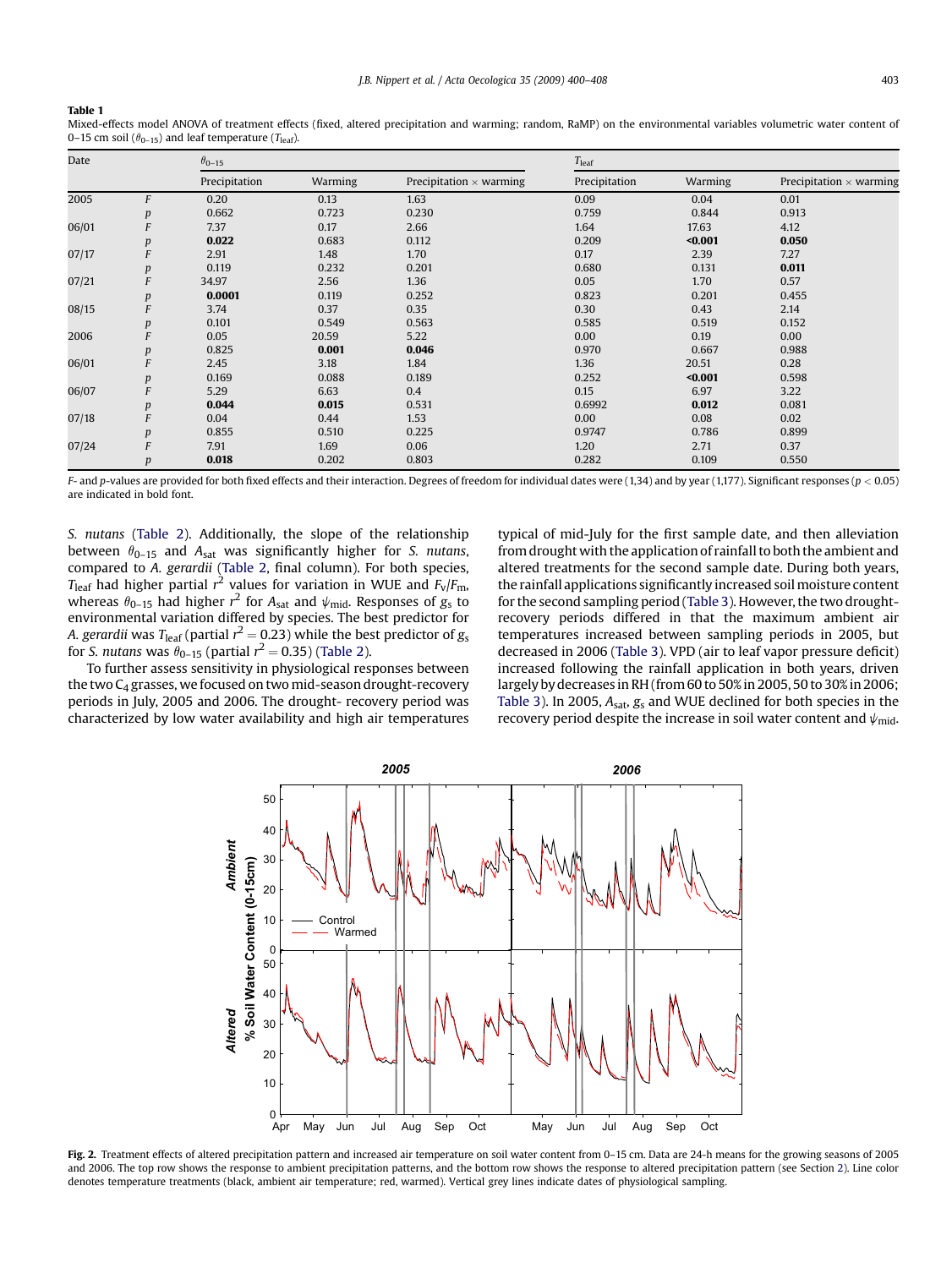<span id="page-4-0"></span>

Fig. 3. Treatment effects of altered precipitation pattern and increased air temperature on canopy temperature (°C). Data are 24-h means for the growing seasons of 2005 and 2006. The top row shows the response to ambient precipitation patterns, and the bottom row shows the response to altered precipitation pattern (see Section [2\)](#page-1-0). Line color denotes temperature treatments (black, ambient air temperatures; red, warmed). Vertical grey lines indicate dates of physiological sampling.

However,  $A_{sat}$  and  $g_m$  declined significantly more in A. gerardii when compared to S. nutans ([Fig. 4A](#page-6-0),B). In 2006,  $A_{sat}$ ,  $g_s$ , and WUE increased in the recovery period similarly in both species [\(Fig. 4A](#page-6-0)–C) following the rainfall application. Here,  $\psi_{mid}$  responded significantly more for S. nutans in 2006 following water additions, increasing to a higher mean value than A. gerardii ([Fig. 4](#page-6-0)E).  $F_v/F_m$  did not vary significantly in response to the increase in water availability by species or between years [\(Fig. 4D](#page-6-0)).

Changes in instantaneous WUE were compared by species and year to simultaneous measurements of VPD ([Fig. 5\)](#page-7-0). WUE was calculated as a change in the ratio of  $A<sub>sat</sub>$  to  $E$  measured on individual leaves, while VPD was calculated using the mean air temperature and relative humidity data from the nearby (0.3 km) Konza Prairie weather station, at the corresponding time periods as gas exchange measurements. Results over both summers and species show a significant negative correlation between VPD and WUE ([Fig. 5\)](#page-7-0).

## 4. Discussion

Previously, community-level comparisons between the two co-dominants A. gerardii and S. nutans suggested that there was differential sensitivity to interannual variability in water and temperature in native tallgrass prairie [\(Silletti and Knapp, 2001,](#page-8-0) [2002](#page-8-0)). However, when the physiological responses of A. gerardii were related to more subtle intra-annual changes in soil water resulting from the RaMPs treatment protocol, few responses were found [\(Fay et al., 2002\)](#page-8-0). Our research focused on differences between A. gerardii and S. nutans within the RaMPs but during years with greater water and temperature stress. In general, these physiological results conducted during drought support previous community-level comparisons of differential sensitivity to water and temperature stress between these co-dominant species ([Silletti](#page-8-0) [and Knapp, 2001, 2002; Swemmer et al., 2006](#page-8-0)).

Previous studies of these two species provide a broad base for describing their ecophysiological traits. A. gerardii and S. nutans are both NADP-ME subtype  $C_4$  grasses. Grasses with this  $C_4$  subtype are characterized by little net  $O<sub>2</sub>$  production or consumption in bundle sheath cells and low rates of  $CO<sub>2</sub>$  leakage out of the bundle sheath ([Raven, 1977; Chen et al., 1994\)](#page-8-0). As NADP-ME  $C_4$  grasses, plant photosynthetic biochemistry varies little among these two species. However, differences in the maximum rates of gas exchange and varying stomatal characteristics do occur ([Knapp, 1993\)](#page-8-0). Maximum

#### Table 2

| MLR model (stepwise) results for physiological responses of A. gerardii and S. nutans to leaf temperature ( $T_{\text{leaf}}$ ) and soil water content ( $\theta_{0-15}$ ). |  |
|-----------------------------------------------------------------------------------------------------------------------------------------------------------------------------|--|
|-----------------------------------------------------------------------------------------------------------------------------------------------------------------------------|--|

| Predictor         | Response              |      | A. gerardii  |              |                | S. nutans    |              |      |
|-------------------|-----------------------|------|--------------|--------------|----------------|--------------|--------------|------|
|                   |                       | n    | <b>SE</b>    | Slope        | r <sup>2</sup> | <b>SE</b>    | Slope        |      |
| $T_{\text{leaf}}$ | $A_{\text{sat}}$      | 0.01 | 0.08         | $-0.12$      | 0.04           | 0.08         | $-0.26$      | 0.28 |
|                   | g <sub>s</sub>        | 0.23 | 0.52         | $-0.93$      | 0.04           | 0.49         | $-1.58$      | 0.40 |
|                   | <b>WUE</b>            | 0.46 | 0.02         | $-0.19$      | 0.43           | 0.02         | $-0.22$      | 0.39 |
|                   | $\psi_{mid}$          | 0.07 | 0.09         | 0.36         | 0.07           | 0.01         | 0.38         | 0.81 |
|                   | $F_{\rm v}/F_{\rm m}$ | 0.40 | $4.61e^{-4}$ | $4.61e^{-3}$ | 0.35           | $5.85e^{-4}$ | $5.25e^{-3}$ | 0.55 |
| $\theta_{0-15}$   | $A_{\text{sat}}$      | 0.23 | 6.85         | 45.90        | 0.34           | 7.20         | 62.39        | 0.04 |
|                   | $g_s$                 | 0.10 | 45.70        | 301.89       | 0.35           | 42.94        | 381.88       | 0.08 |
|                   | <b>WUE</b>            | 0.09 | 1.44         | 8.26         | 0.10           | 1.79         | 10.53        | 0.33 |
|                   | $\psi_{mid}$          | 0.25 | 7.95         | 65.32        | 0.25           | 8.12         | 68.02        | 0.95 |
|                   | $F_{\rm v}/F_{\rm m}$ | 0.04 | 0.04         | 0.14         | 0.06           | 0.05         | 0.22         | 0.78 |

Each row shows the fit statistics (partial  $r^2$ , standard error, and parameter slope) for predictor variables (leaf temperature (T<sub>leaf</sub>), and volumetric water content ( $\theta_{0-15}$ )). The p-values in the final column indicate differences by species in the slope of predictor and response variables compared. Analyses include data combined across both years.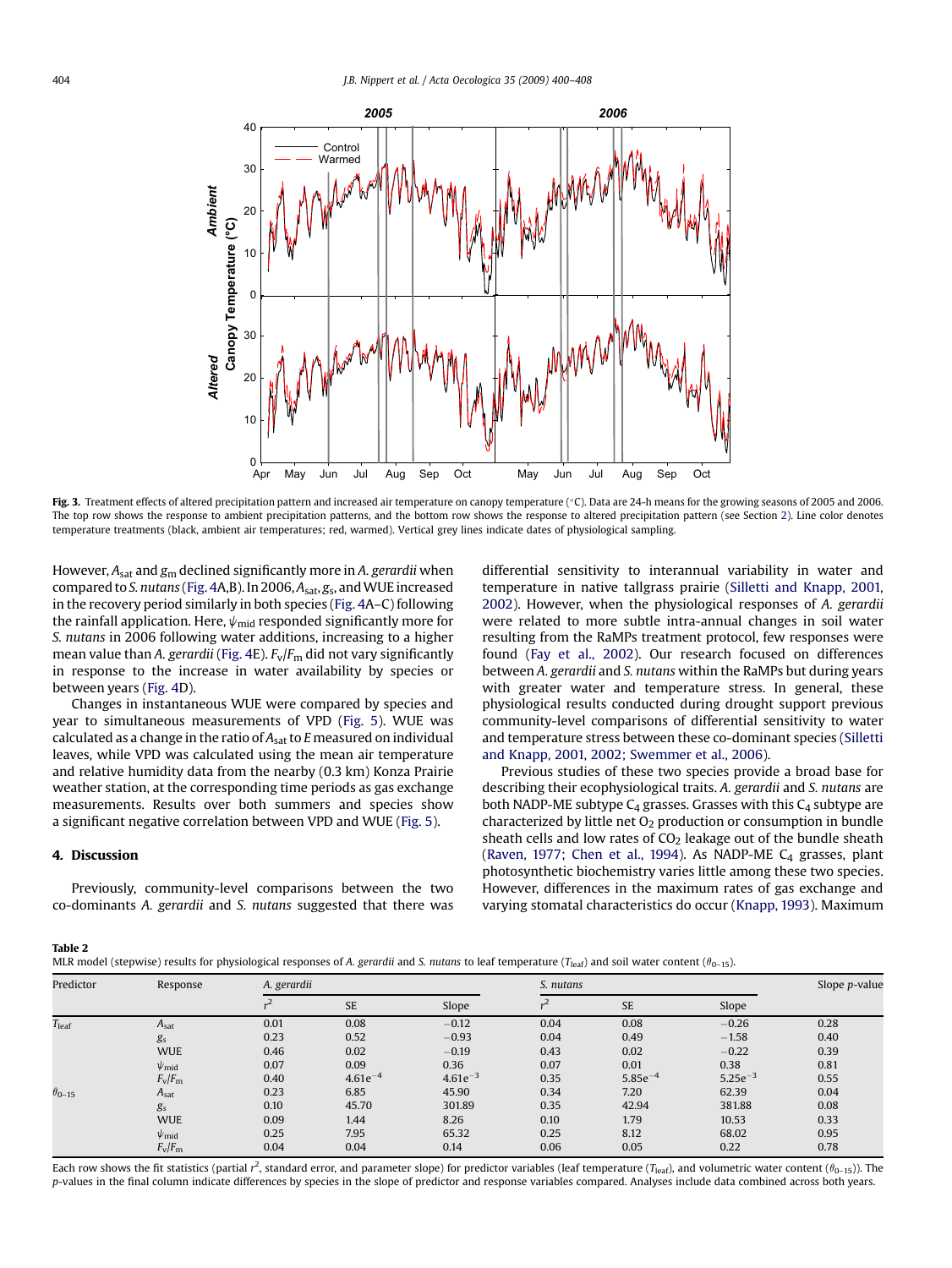<span id="page-5-0"></span>Table 3 Mean environmental conditions during the drought – recovery sampling periods (09:00–15:00 CST) for 2005 and 2006.

|                 | 07/17/05       | 07/21/05       | 07/18/06      | 07/24/06      |
|-----------------|----------------|----------------|---------------|---------------|
| $\theta_{0-15}$ | 0.14(0.01)     | 0.33(0.01)     | 0.12(0.01)    | 0.19(0.01)    |
| $T_{\rm air}$   | 37.6(0.5)      | 39.7(0.6)      | 42.6(0.4)     | 39.3(0.3)     |
| <b>VPD</b>      | 1772.3 (167.2) | 2717.9 (109.4) | 2246.1 (76.4) | 3293.5 (79.5) |

Values are whole-site means plus standard error in parentheses. Volumetric soil water content ( $\theta_{0-15}$ ) is expressed as a percent, air temperature (  $T_{\rm air}$ ) in °C, and leaf to air vapor pressure deficit (VPD) in pascals.

gas exchange rates for both species are similar, but vary based on sampling location, time of year, and by study. In general, the range of values reported across studies is similar (maximum  $A<sub>sat</sub>$  mean range 25–35  $\mu$ mol m $^{-2}$  s $^{-1}$  and maximum  $g_{\rm s}$  mean range 250– 350 mmol m $^{-2}$  s $^{-1}$ ) ([Heckathorn and DeLucia, 1991; Knapp, 1993;](#page-8-0) [Silletti and Knapp, 2001; Swemmer et al., 2006\)](#page-8-0). S. nutans has a higher stomatal density than A. gerardii (mean 324 vs. 168 mm $^{\rm -2}$ ), but smaller guard cells (mean 24 vs. 38 µm length) ([Knapp, 1993\)](#page-8-0). The optimum soil temperature for growth in A. gerardii is  $25^{\circ}$ C ([DeLucia et al., 1992\)](#page-7-0) and the optimum air temperature ranges between 30–34 °C ([Knapp, 1985\)](#page-8-0). Both species are highly drought tolerant and maintain gas exchange over a wide range of environmental conditions. During a year with above-average precipitation, the mean  $\psi_{mid}$  for A. gerardii was -1.5 MPa, and the mean  $\psi_{mid}$  was 2.5 MPa in a dry year ([Knapp et al., 1993\)](#page-8-0). However, the minimum water potential at which positive net photosynthesis still occurs is  $-6.5$  MPa for A. gerardii and  $-5.5$  MPa for S. nutans ([Heckathorn](#page-8-0) [and DeLucia, 1991, 1994](#page-8-0)). Cumulatively, these results show broad similarity by species, but that over a range of environmental conditions, A. gerardii exhibits ecophysiological responses characteristic of a higher drought tolerance while S. nutans may have a higher tolerance to changes in air temperature. If these species have varying sensitivity to water and temperature, these effects are most likely to be seen during mid-summer when air temperatures remain high but water availability fluctuates with episodic precipitation events and alterations in soil water content.

Despite the high level of variability in this system [\(McAllister](#page-8-0) [et al., 1998; Nippert et al., 2007\)](#page-8-0), multiple linear regression (MLR) analyses revealed significant relationships between  $T_{\text{leaf}}$  and  $\theta_{0-15}$ and key plant ecophysiological response variables [\(Table 2](#page-4-0)). The relative importance of  $T_{\text{leaf}}$  or  $\theta_{0-15}$  as a predictor of the response variables we measured was largely similar for both  $C_4$  grass species. However, the variance explained by  $T_{\text{leaf}}$  and  $\theta_{0-15}$  differed between species for  $g_s$ . For example, more variance in  $g_s$  was explained by  $T_{\text{leaf}}$  in A gerardii, but by  $\theta_{0-15}$  in S. nutans. In addition, the physiological responsiveness to changes in temperature and soil moisture (as indicated by slopes of the relationships) was consistently higher (though not always significantly) for S. nutans than A. gerardii (final column, [Table 2](#page-4-0)).

The results of the mid-season drought – recovery periods when environmental conditions changed over short periods of time provides a unique context for the relationships noted in the MLR analysis [\(Table 2\)](#page-4-0).  $\theta_{0-15}$  increased during the 'recovery' period for both years following rainfall applications, VPD increased concurrently, and  $T_{\text{air}}$  varied between drought and recovery for 2005 and 2006 (Table 3). In 2005, gas exchange variables  $(A<sub>sat</sub>, g<sub>s</sub>, WUE)$  were lower in the 'recovery' period despite increases in  $\theta_{0-15}$  ([Fig. 4A](#page-6-0)–C). The most likely explanation for this response is the increase in ambient  $T_{\text{air}}$  and VPD between the drought and recovery sampling periods (Table 3). While rates for both species declined,  $A_{sat}$  and  $g_s$ in A. gerardii decreased more than in S. nutans between drought – recovery in 2005, suggesting a greater impact of the higher  $T_{\text{air}}$  on A. gerardii during this period ([Fig. 4](#page-6-0)A,B). This response is consistent with our MLR results showing a stronger correlation between  $g_s$  and temperature for A. gerardii ([Table 2\)](#page-4-0). The environmental conditions in 2006 were similar to 2005, except that  $T_{\text{air}}$  decreased between consecutive sampling periods (Table 3). Both species had higher rates of  $A<sub>sat</sub>$  and  $g<sub>s</sub>$  following rainfall applications, although in this case, the rate of change was higher for S. nutans [\(Fig. 4](#page-6-0)A,B). Increased VPD during the recovery period in 2006 did not result in lower WUE for either species [\(Fig. 4](#page-6-0)C). WUE nearly doubled for S. nutans, likely from increased  $g_s$  and increased water availability. Collectively, the results over both years suggest a greater negative effect of high  $T_{\text{air}}$  on A. gerardii, because alleviation of water stress in the recovery period resulted in minimal corresponding increases in  $A<sub>sat</sub>$ ,  $g<sub>s</sub>$ , and WUE. The positive response of S. nutans to increased  $\theta$ <sub>0–15</sub> only occurred when T<sub>air</sub> also decreased in 2006. For example,  $A<sub>sat</sub>$ ,  $g<sub>s</sub>$ , WUE and  $\psi<sub>mid</sub>$  increased in S. nutans when  $\theta<sub>0-15</sub>$  increased and  $T_{\text{air}}$  decreased in the recovery of 2006 ([Fig. 4](#page-6-0)). The varying species responses during the two drought-recovery cycles provide additional support for both hypotheses. The physiological variables we measured do not show alleviation from stress for A. gerardii following water additions because  $T_{\text{air}}$  remained high. The response of S. nutans during the 'recovery' period in 2006 exhibits the greater responsiveness of this species to improved soil water content compared to A. gerardii.

 $F_{\rm v}/F_{\rm m}$  did not vary significantly by species before or after the imposed drought-recovery cycle for either year ([Fig. 4](#page-6-0)D). Previously, measurements of  $F_v/F_m$  in these  $C_4$  grass species have been relatively insensitive to short-term changes in summer water availability or peak summer temperatures [\(Nippert et al., 2007\)](#page-8-0). Similarly, [Resco et al. \(2008\)](#page-8-0) reported minimal changes in  $F_v/F_m$ before and after precipitation pulses in a semi-arid ecosystem except following long periods of drought and considerable loss of photosynthetic activity. These authors suggest  $A<sub>sat</sub>$  is likely a better physiological indicator of short-term plant stress responses to changing water availability [\(Resco et al., 2008](#page-8-0)).

Changes in instantaneous leaf WUE were negatively related to changes in VPD for all sampling dates during both years ([Fig. 5\)](#page-7-0). During periods with high VPD, WUE was the lowest. This relationship was similar by species for both years (but see lower  $r^2$  for S. nutans in 2005).

In theory, WUE should be inherently related to changes in VPD, since WUE is an expression relating changes in  $A_{sat}/E$ , and the derivation of  $E$  reflects changes in  $g_s$  and VPD. The relationships contrasted in [Fig. 5](#page-7-0) represent independent data because WUE was derived from gas exchange measurements performed on leaves inside an IRGA, while VPD was estimated concurrently using independent environmental data collected at the plot-scale. These results confirm theoretical expectations that leaf E would increase with increases in VPD without concurrent changes in  $g_s$  (and thus changes in  $A_{sat}$ ). If the carboxylation efficiency ( $V_{cmax}$ ) varied significantly between species, then sensitivity to VPD alone would not explain interspecific differences in WUE. We have previously reported a similar  $V_{\text{cmax}}$  for A. gerardii and S. nutans across a range of growing conditions at this site [\(Nippert et al., 2007](#page-8-0)). Thus, varying sensitivity to VPD is the most likely driver of changes in WUE for both species during 2005 and 2006.

In general, responses of A. gerardii and S. nutans to changes in water availability and temperature were similar over the entire study period [\(Table 2](#page-4-0)), but responses differed following a droughtrecovery cycle ([Fig. 4\)](#page-6-0). Our results are consistent with how known demographic and biomass allocation strategies vary between the two species. For example, S. nutans can reproduce vegetatively throughout the season via new tiller production ([McKendrick et al.,](#page-8-0) [1975\)](#page-8-0), and has greater allocation to rhizomes than A. gerardii ([Swemmer et al., 2006](#page-8-0)). In contrast, A. gerardii reproduces vegetatively only at the beginning of the growing season when soil moisture is highest and temperatures are moderate, and has been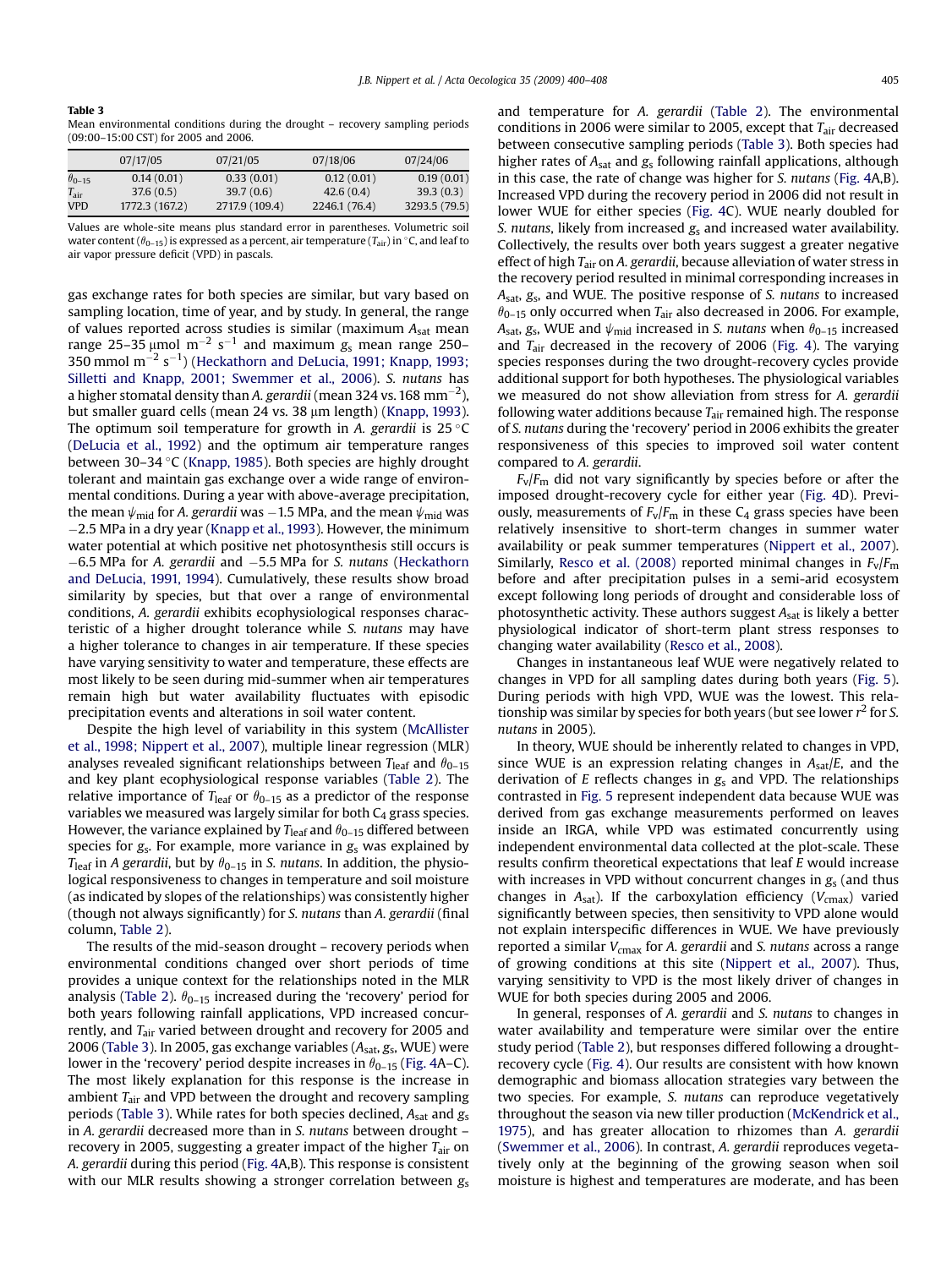<span id="page-6-0"></span>

Fig. 4. Physiological responses for both species during drought-recovery periods in July 2005 and 2006. Water was applied to all plots (ambient and altered) between droughtrecovery during each year. Each point is the overall mean response  $(\pm 1 \text{ SE})$  by sample date and species. Asterisks indicate a statistically significant difference ( $p < 0.05$ ) between species during the drought and recovery periods.

shown to have greater root production and reduced flowering during drought ([Swemmer et al., 2006](#page-8-0)). This similarity between the physiological and morphological/reproductive responses by species, suggests a consistent whole-plant response to resource

limitation, especially during periods of extreme stress (e.g., drought).

The most likely future environmental change for this region is reduced water availability, as both higher air temperatures and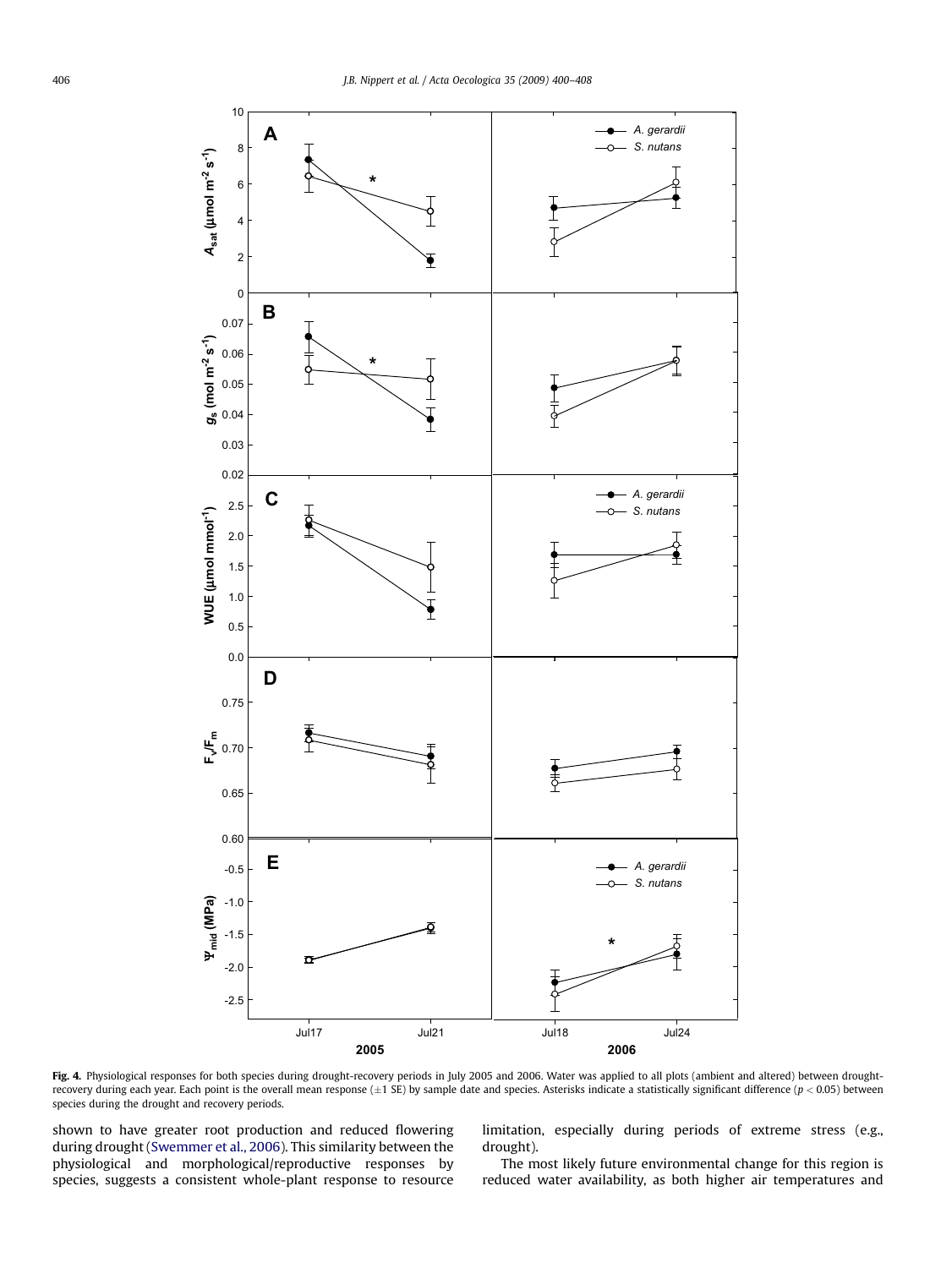<span id="page-7-0"></span>

Fig. 5. Changes in instantaneous water-use efficiency (WUE) as a function of the vapor pressure deficit (VPD) for both species and years. WUE was calculated as Asat/E using gas exchange data, while VPD was calculated using the mean air temperature and relative humidity data from the nearby (0.3 km) Konza Prairie weather station.

more extreme rainfall regimes reduce soil water content. If this change is manifest, our results suggest S. nutans may be the most adversely affected, because A. gerardii is more stable (and less sensitive) to changes in water availability. Changes in the abundance of either species, particularly A. gerardii, have been shown to impact plant diversity and aboveground productivity in the tallgrass prairie (Collins et al., 1998; Knapp et al., 2002; Smith and Knapp, 2003). Thus, if changes in the ecophysiological traits we measured (e.g., reduced photosynthetic rates) translate to changes in growth, abundance, or survivorship for either  $C_4$  grass species, then future changes in precipitation patterns and air temperatures may alter the relative role of each species in the overall dynamics of the tallgrass prairie ecosystem.

## 5. Conclusions

The altered temperature and precipitation treatments reduced soil water availability and increased leaf temperature during portions of the growing season, consistent with predictions of future climate for the study region. Leaf-level responses to these environmental changes indicate that: (1) both species responded similarly for most of the ecophysiological variables we measured; (2) when differences occurred,  $T_{\text{leaf}}$  was a better predictor of ecophysiological variability for A. gerardii, while  $\theta_{0-15}$  was a better predictor of variation for S. nutans; and (3) S. nutans was more responsive to alterations in water and temperature stress than A. gerardii under the same conditions.

### Acknowledgements

We thank John Blair and the many research technicians, graduate students and undergraduates working at the Konza Prairie for their assistance, maintenance and involvement in the RaMPs project. In particular, we would like to thank Rose Phillips, Meghan Dinkins and Dave Hoover. Franz Badeck and two anonymous reviewers greatly improved this manuscript. This project was supported by the DOE-PER grant #DE-FG02-04ER63892 to MDS and the USDA NRI Managed Ecosystems Program.

#### References

- Alley, R.B., Marotzke, J., Nordhaus, W.D., Overpeck, J.T., Peteet, D.M., Pielke, R.A., Pierrehumbert, R.T., Rhines, P.B., Stocker, T.F., Talley, L.D., Wallace, J.M., 2003. Abrupt climate change. Science 299, 2005–2010.
- Alley, R.B., et al., 2007. Climate Change 2007: The Physical Science Basis, Summary for Policy Makers. Geneva, Switzerland, IPCC Secretariat. Working Group I Fourth Assessment Report of the Intergovernmental Panel on Climate Change  $(2 - 2 - 2007)$
- An, Y.A., Wan, S.Q., Zhou, X.H., Subedar, A.A., Wallace, L.L., Luo, Y.Q., 2005. Plant nitrogen concentration, use efficiency, and contents in a tallgrass prairie ecosystem under experimental warming. Global Change Biol. 11, 1733–1744.
- Anderson, T.M., Dong, Y., McNaughton, S.J., 2006. Nutrient acquisition and physiological responses of dominant serengeti grasses to variation in soil texture and grazing. J. Ecol 94, 1164–1175.
- Borchert, J.R., 1950. The climate of the central North American grassland. Ann. Assoc. Am. Geog 40, 1–39.
- Chen, D.X., Coughenour, M.B., Knapp, A.K., Owensby, C.E., 1994. Mathematical simulation of  $C_4$  grass photosynthesis in ambient and elevated  $CO_2$ . Ecol. Mod 73, 63–80.
- Christensen, J.H., et al., 2007. Regional climate projections. In: Solomon, S., Qin, D., Manning, M., Chen, Z., Marquis, M., Averyt, K.B., Tignor, M., Miller, H.L. (Eds.), Climate Change 2007: The Physical Science Basis. Contribution of Working Group I to the Fourth Assessment Report of the Intergovernmental Panel on Climate Change. Cambridge University Press, Cambridge, UK.
- Collins, S.L., Knapp, A.K., Briggs, J.M., Blair, J.M., Steinauer, E.M., 1998. Modulation of diversity by grazing and mowing in native tallgrass prairie. Science 280, 745–747.
- DeLucia, E.H., Heckathorn, S.A., Day, T.A., 1992. Effects of soil-temperature on growth, biomass allocation and resource acquisition of Andropogon gerardii Vitman. New Phytol 120, 543–549.
- Dukes, J.S., Chiariello, N.R., Cleland, E.E., Moore, L.A., Shaw, M.R., Thayer, S., Tobeck, T., Mooney, H.A., Field, C.B., 2005. Responses of grassland production to single and multiple global environmental changes. PloS Biol. 3, 1829–1837.